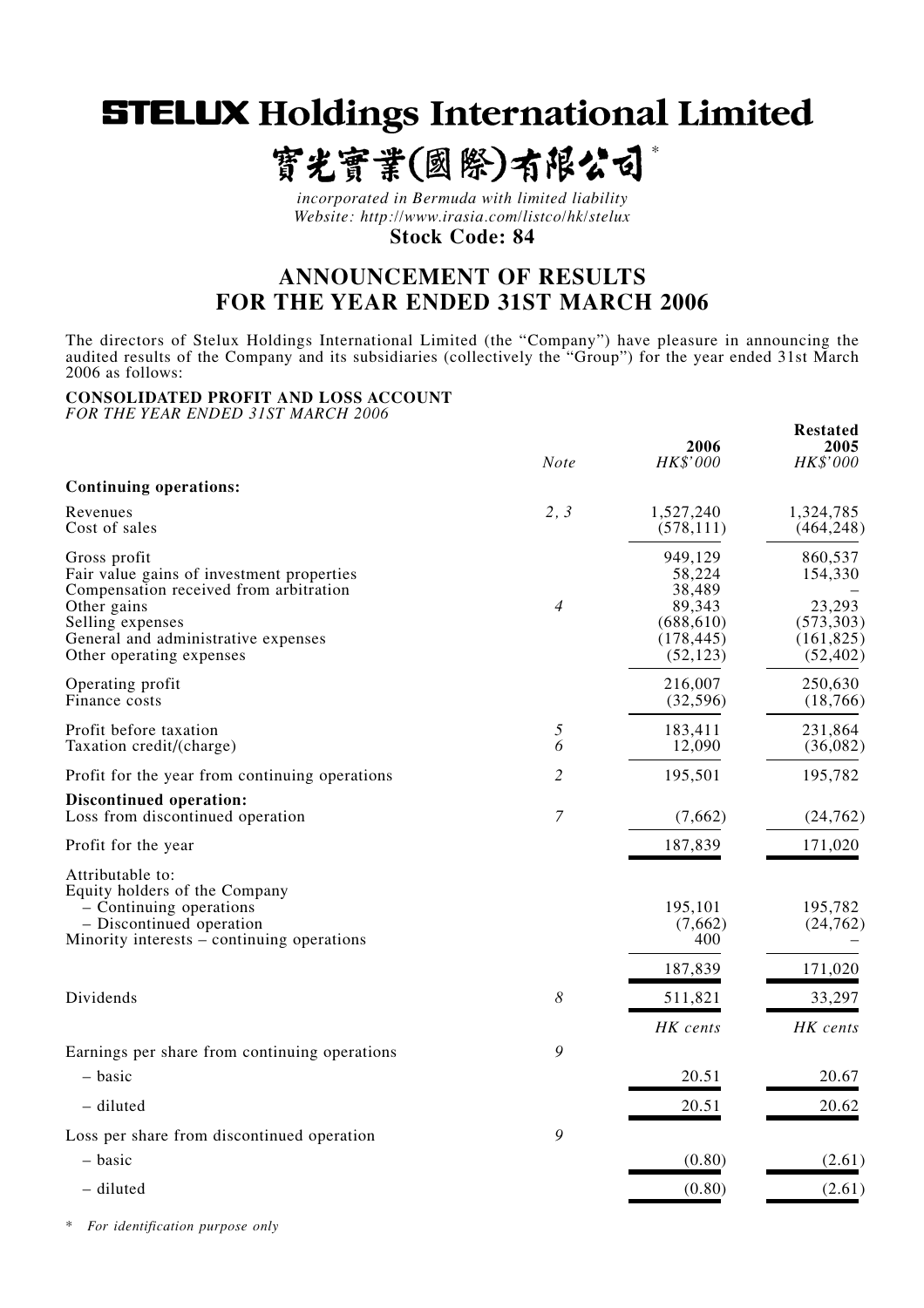# **CONSOLIDATED BALANCE SHEET**

*AT 31ST MARCH 2006*

|                                                                                |             | 2006              | wouattu<br>2005   |
|--------------------------------------------------------------------------------|-------------|-------------------|-------------------|
|                                                                                | <b>Note</b> | HK\$'000          | HK\$'000          |
| <b>ASSETS</b><br>Non-current assets                                            |             |                   |                   |
| Property, plant and equipment                                                  |             | 130,380           | 154,670           |
| Investment properties                                                          |             | 34,340            | 712,350           |
| Prepayment of lease premium                                                    |             | 146,877           | 162,830           |
| Intangible assets<br>Deferred tax assets                                       |             | 22,036<br>21,840  | 17,052<br>32,875  |
| Investment securities                                                          |             |                   | 4,299             |
| Available-for-sale financial assets                                            |             | 10,920            |                   |
|                                                                                |             | 366,393           | 1,084,076         |
| Current assets                                                                 |             |                   |                   |
| <b>Stocks</b>                                                                  |             | 456,827           | 388,849           |
| Debtors and prepayments                                                        | 10          | 303,926           | 292,830           |
| Marketable securities<br>Financial assets at fair value through profit or loss |             | 90,851            | 83                |
| Bank balances and cash                                                         |             | 142,858           | 64,779            |
|                                                                                |             | 994,462           | 746,541           |
| Total assets                                                                   |             | 1,360,855         | 1,830,617         |
| <b>EQUITY</b>                                                                  |             |                   |                   |
| Capital and reserves attributable to the equity holders                        |             |                   |                   |
| of the Company                                                                 |             |                   |                   |
| Share capital                                                                  |             | 95,134            | 95,134            |
| Reserves<br>Proposed final dividend                                            | 8           | 525,873<br>26,638 | 844,529<br>23,784 |
| Shareholders' funds                                                            |             | 647,645           | 963,447           |
| Minority interests                                                             |             | 6,777             | 2,494             |
| Total equity                                                                   |             | 654,422           | 965,941           |
| <b>LIABILITIES</b>                                                             |             |                   |                   |
| Non-current liabilities                                                        |             |                   |                   |
| Deferred tax liabilities                                                       |             | 3,486             | 47,985            |
| <b>Borrowings</b>                                                              |             | 35,976            | 279,719           |
|                                                                                |             | 39,462            | 327,704           |
| <b>Current liabilities</b>                                                     |             |                   |                   |
| Creditors and accruals<br>Taxation payable                                     | 11          | 311,120<br>26,687 | 284,436<br>15,770 |
| Current portion of borrowings                                                  |             | 329,164           | 236,766           |
|                                                                                |             | 666,971           | 536,972           |
| Total liabilities                                                              |             | 706,433           | 864,676           |
| Total equity and liabilities                                                   |             | 1,360,855         | 1,830,617         |
|                                                                                |             |                   |                   |
| Net current assets                                                             |             | 327,491           | 209,569           |
| Total assets less current liabilities                                          |             | 693,884           | 1,293,645         |

**Restated**

*Notes:*

### **1. Basis of preparation**

The accounts of the Group has been prepared in accordance with Hong Kong Financial Reporting Standards (the "HKFRS"). They have been prepared under the historical cost convention, as modified by the revaluation of available-for-sale financial assets, financial assets at fair value through profit or loss and investment properties, which are carried at fair value.

The preparation of accounts in conformity with HKFRS requires the use of certain critical accounting estimates. It also requires management to exercise its judgement in the process of applying the Company's accounting policies.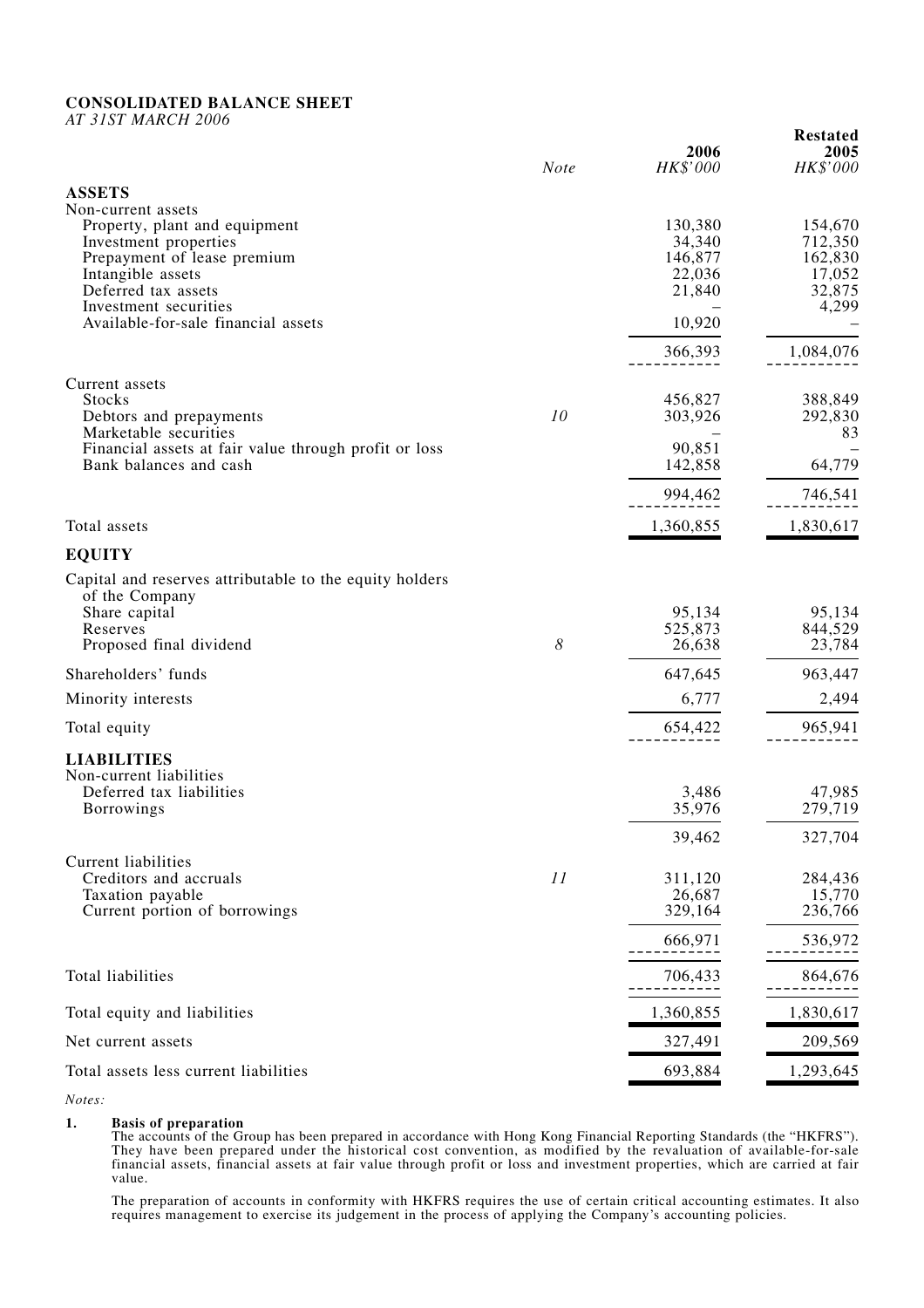In the year beginning 1st April 2004, the Group adopted Hong Kong Accounting Standard No. 40 "Investment Property" ("HKAS 40") and Hong Kong Accounting Standard Interpretation No. 21 "Income Taxes-Recovery of Revalued Non-Depreciable Assets" ("HKAS-Int 21").

The adoption of HKAS 40 has resulted in a change in the accounting policy of which the changes in fair values of investment properties are recorded in the profit and loss account. In prior years, the increases in fair value were credited to the investment properties revaluation reserve. Decreases in fair value were first set off against increases on earlier valuations on a portfolio basis and thereafter expensed in the profit and loss account. Any subsequent increases were credited to the profit and loss account up to the amount previously charged.

The adoption of revised HKAS-Int 21 has resulted in a change of accounting policy relating to the measurement of deferred tax liabilities arising from the revaluation of investment properties. Such deferred tax liabilities are measured on the basis of tax consequences that would result from recovery of the carrying amount of that asset through use. In prior years, the carrying amount of that asset was expected to be recovered through sale.

In the year beginning on 1st April 2005, the Group adopted the new/revised standards and interpretations of HKFRS below, which are relevant to its operations. The comparatives of prior year have been amended as required, in accordance with the relevant requirements.

| HKAS 1            | Presentation of Financial Statements                                             |
|-------------------|----------------------------------------------------------------------------------|
| HKAS <sub>2</sub> | Inventories                                                                      |
| HKAS <sub>7</sub> | Cash Flow Statements                                                             |
| HKAS <sup>8</sup> | Accounting Policies, Changes in Accounting Estimates and Errors                  |
| HKAS 10           | Events after the Balance Sheet Date                                              |
| HKAS 16           | Property, Plant and Equipment                                                    |
| HKAS 17           | Leases                                                                           |
| HKAS 21           | The Effects of Changes in Foreign Exchange Rates                                 |
| HKAS 23           | <b>Borrowing Costs</b>                                                           |
| HKAS 24           | <b>Related Party Disclosures</b>                                                 |
| HKAS 27           | Consolidated and Separate Financial Statements                                   |
| HKAS 32           | Financial Instruments: Disclosures and Presentation                              |
| HKAS 33           | Earnings per Share                                                               |
| HKAS 36           | <b>Impairment of Assets</b>                                                      |
| HKAS 38           | Intangible Assets                                                                |
| HKAS 39           | Financial Instruments: Recognition and Measurement                               |
| HKAS 39 Amendment | Transition and Initial Recognition of Financial Assets and Financial Liabilities |
| HKFRS 2           | <b>Share-based Payments</b>                                                      |
| HKFRS 3           | <b>Business Combinations</b>                                                     |
| HKFRS 4           | Insurance Contracts                                                              |
| HKFRS 5           | Non-current Assets held for sale and Discontinued Operations                     |
|                   |                                                                                  |

The following is a summary of material changes in principal accounting policies or presentation of the accounts as a result of the adoption of these new HKFRSs:

*(i) HKAS 1*

The adoption of HKAS 1 has affected the presentation of minority interests and other disclosures.

*(ii) HKAS 17*

The adoption of HKAS 17 has resulted in a change in the accounting policy relating to the reclassification of leasehold land and land use rights from property, plant and equipment to prepayment of lease premium. The up-front prepayments made for the leasehold land and land use rights are expensed in the profit and loss account on a straight-line basis over the period of the lease or where there is impairment, the impairment is expensed in the profit and loss account. In prior years, the leasehold land was stated at cost less accumulated depreciation and accumulated impairment loss. HKAS 17 has been applied retrospectively.

*(iii) HKAS 21*

The functional currency of each of the consolidated entities has been re-evaluated based on the guidance to the revised standard. All the Group entities have the same functional currency as the presentation currency for respective entity financial statements.

*(iv) HKAS 24*

HKAS 24 has affected the identification of related parties and some other related-party disclosures.

*(v) HKAS 32 & 39*

The adoption of HKASs 32 and 39 has resulted in a change in the accounting policy for recognition, measurement, derecognition and disclosure of financial instruments. Investment securities have been re-designated as availablefor-sale financial assets and are stated at fair values. Changes in their fair values are accounted for as movements in reserve. The difference between the fair value of available-for-sale financial assets as at 1st April 2005 and the amounts carried forward under the previous accounting policy of the investment securities as at 1st April 2005 was credited to the opening investment revaluation reserve as at 1st April 2005. In prior years, investment securities were stated at cost less provision for diminution in value, other than temporary in nature.

Marketable securities have been re-designated as financial assets at fair value through profit or loss. In prior years, marketable securities were also stated at fair values and the net unrealised gains or losses arising from changes in market value of marketable securities were recognised in the profit and loss account.

In addition, the Group's discounted bills with recourse, which were previously treated as contingent liabilities, have been accounted for as collateralised bank advances prospectively on or after 1st April 2005, as the financial asset derecognition conditions as stipulated in HKAS 39 have not been fulfilled.

*(vi) HKAS 38*

In accordance with the requirements of HKAS 38, the Group has reassessed the useful lives of its intangible assets. The amortisation of trademarks has ceased prospectively on 1st April 2005 after the useful lives have been reassessed to be indefinite. Such trademarks are tested for impairment on an annual basis.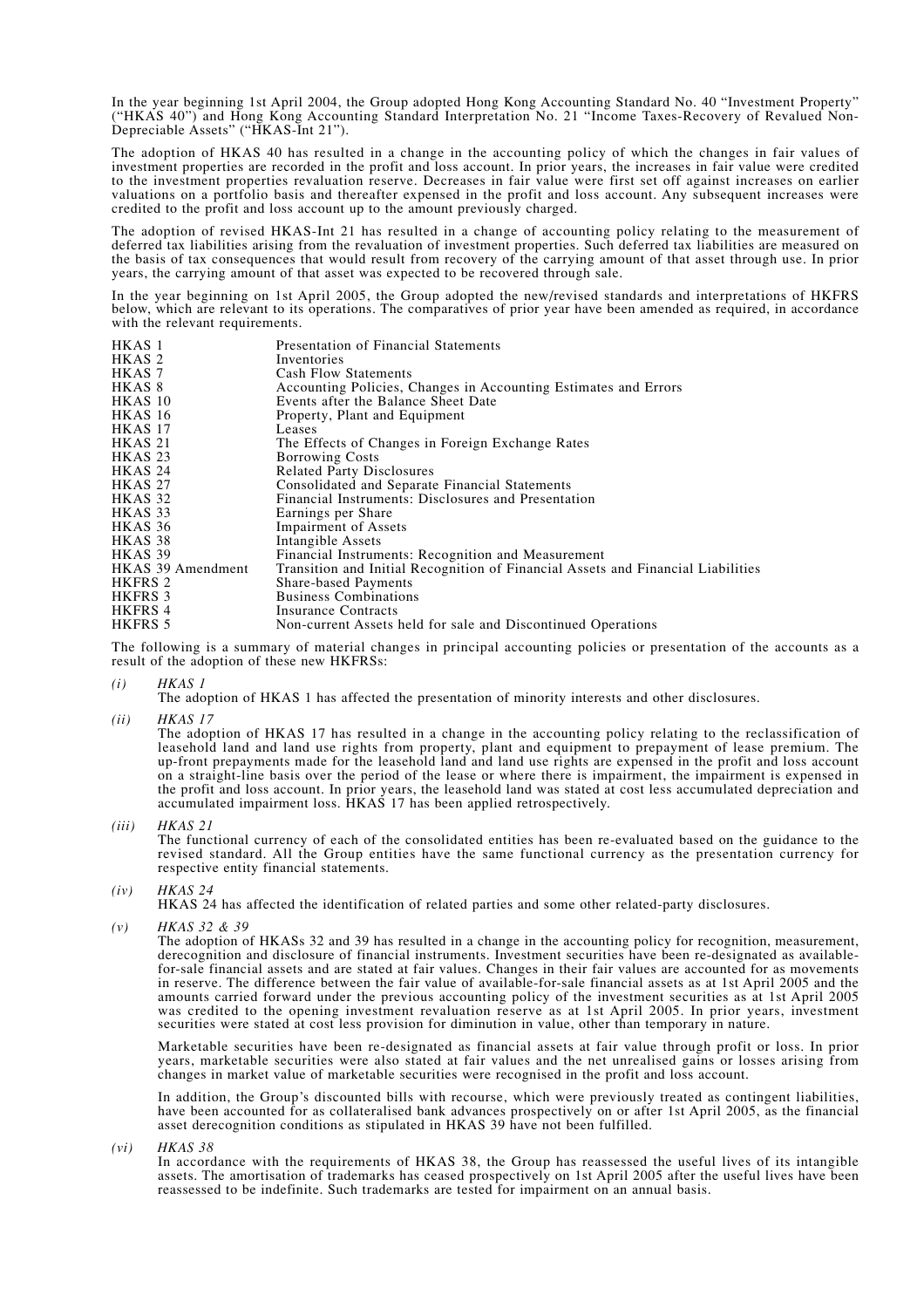*(vii) HKFRS 2*

The adoption of HKFRS 2 has resulted in a change in the accounting policy for share-based payments. Until 31st March 2005, the provision of share options to employees did not result in an expense in the profit and loss account. Effective on 1st April 2005, the Group expenses the cost of share options in the profit and loss account.

*(viii) HKFRS 5*

The Group adopted HKFRS 5 from 1st April 2005 prospectively in accordance with the standard's provisions. The adoption of HKFRS 5 has resulted in substantial changes to the presentation and disclosures of the Group's Hipo. fant business as discontinued operations in the financial statements. A discontinued operation is a component of the Group's business, the operation and cash flows of which can be clearly distinguished from the rest of the Group and which represents a separate major line of business or geographical area of operations. An operation is classified as discontinued when it is highly probable that the carrying amount of the assets and liabilities directly associated with the operation will be recovered through a sale transaction rather than through continuing use and the assets/liabilities are available for sale in their present condition, if earlier, or the Group has disposed of the operation. The assets directly associated with discontinued operations are stated at the lower of carrying amount and fair value less costs to sell.

All changes in the accounting policies have been made in accordance with the respective transitional provisions. All standards adopted by the Group require retrospective application other than:

| HKAS 39 | - generally does not permit to recognise, derecognise and measure financial assets and<br>liabilities in accordance with this standard on a retrospective basis. |
|---------|------------------------------------------------------------------------------------------------------------------------------------------------------------------|
| HKFRS 2 | - only retrospective application for all equity instruments granted after 7th November 2002<br>and not vested at 1st April 2005.                                 |
|         | HKFRS 3 and HKAS $38$ – prospectively after 1st April 2005.                                                                                                      |
| HKFRS 5 | - prospectively after 1st April 2005.                                                                                                                            |

The following is a summary of effect of adopting these new HKFRSs on the accounts:

#### **Consolidated profit and loss account**

*For the year ended 31st March 2006*

|                                                         | Increase/(decrease)               |                                          |                                       |                          |  |  |  |
|---------------------------------------------------------|-----------------------------------|------------------------------------------|---------------------------------------|--------------------------|--|--|--|
|                                                         | <b>HKAS 17</b><br><i>HK\$'000</i> | <b>HKAS 32&amp;39</b><br><i>HK\$'000</i> | HKAS <sub>38</sub><br><i>HK\$'000</i> | <b>Total</b><br>HK\$'000 |  |  |  |
| Other operating expenses                                |                                   |                                          | (2,298)                               | (2,298)                  |  |  |  |
| Profit attributable to equity holders of<br>the Company |                                   |                                          | 2.298                                 | 2,298                    |  |  |  |
|                                                         | HK cents                          | HK cents                                 | HK cents                              | HK cents                 |  |  |  |
| Earnings per share                                      |                                   |                                          | 0.24                                  | 0.24                     |  |  |  |

There is no material impact of adopting these new HKFRSs on the consolidated profit and loss account for the year ended 31st March 2005.

#### **Consolidated balance sheet**

*As at 31st March 2006*

|                                                                                         | Increase/(decrease)        |                                   |                                |                                |  |  |  |  |
|-----------------------------------------------------------------------------------------|----------------------------|-----------------------------------|--------------------------------|--------------------------------|--|--|--|--|
|                                                                                         | <b>HKAS 17</b><br>HK\$'000 | <b>HKAS 32&amp;39</b><br>HK\$'000 | HKAS <sub>38</sub><br>HK\$'000 | <b>Total</b><br>HK\$'000       |  |  |  |  |
| Property, plant and equipment<br>Prepayment for lease premium<br>Intangible assets      | (146, 877)<br>146,877      |                                   | 2,298                          | (146, 877)<br>146,877<br>2,298 |  |  |  |  |
| Investment securities<br>Available-for-sale financial assets<br>Debtors and prepayments |                            | (4,299)<br>10,920<br>2,885        |                                | (4,299)<br>10,920<br>2,885     |  |  |  |  |
| Total assets                                                                            |                            | 9,506                             | 2,298                          | 11,804                         |  |  |  |  |
| Current portion of borrowings                                                           |                            | 2,885                             |                                | 2,885                          |  |  |  |  |
| Total liabilities                                                                       |                            | 2,885                             |                                | 2,885                          |  |  |  |  |
| Net assets                                                                              |                            | 6,621                             | 2,298                          | 8,919                          |  |  |  |  |
| Retained profits<br>Other reserves                                                      |                            | 6,621                             | 2,298                          | 2,298<br>6,621                 |  |  |  |  |
| Shareholders' funds                                                                     |                            | 6,621                             | 2,298                          | 8,919                          |  |  |  |  |
|                                                                                         |                            |                                   |                                |                                |  |  |  |  |

*As at 31st March 2005*

Property, plant and equipment (162,830)<br>
Prepayment for lease premium (162,830) Prepayment for lease premium Net assets  $\overline{\phantom{a}}$ 

**Increase/ (decrease) HKAS 17** *HK\$'000*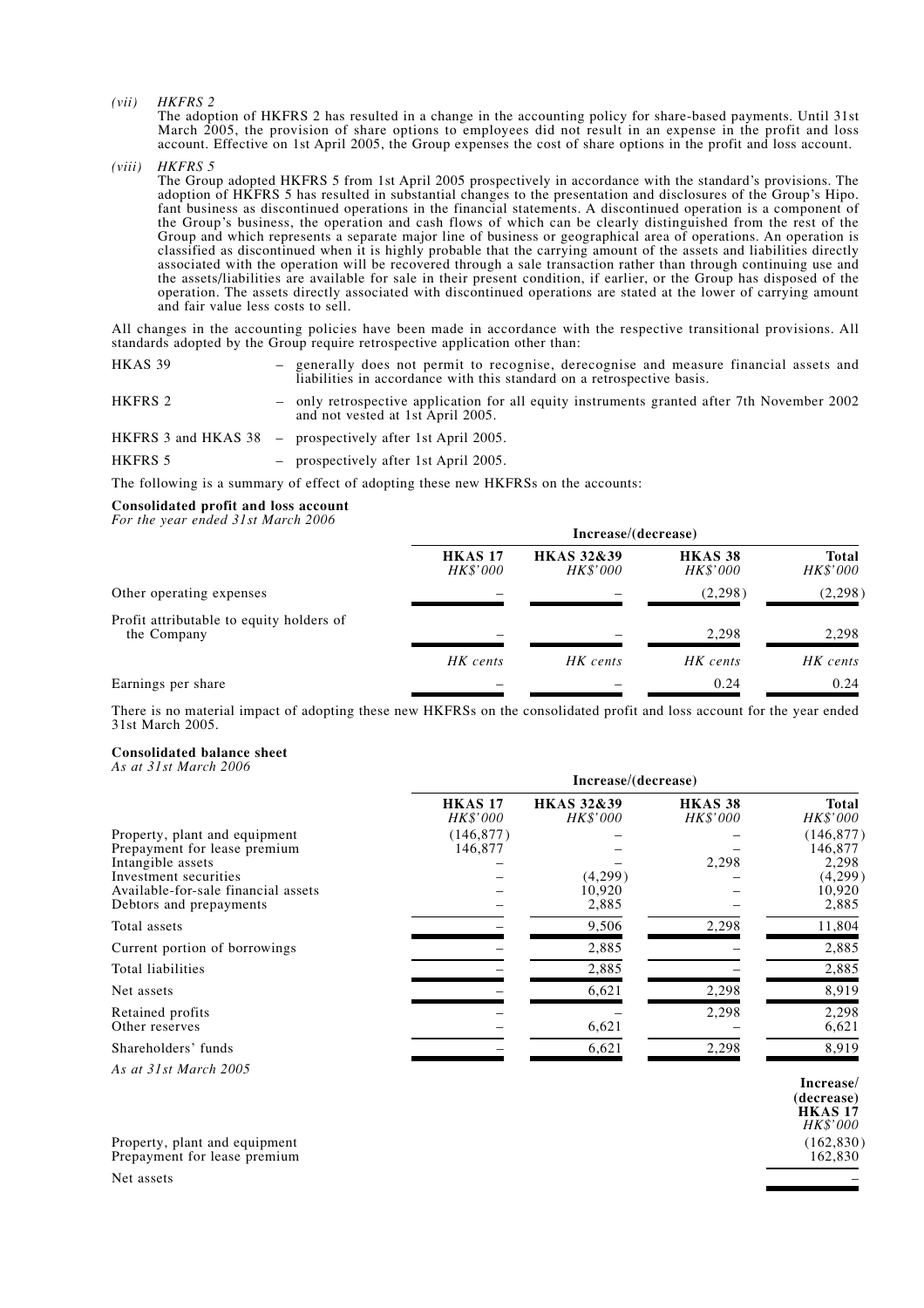#### **2. Segment information**

*Primary reporting format – business segments*

|                                                                                                   | For the year ended and as at 31st March 2006 |                              |                             |                                  |                              |                        |  |  |
|---------------------------------------------------------------------------------------------------|----------------------------------------------|------------------------------|-----------------------------|----------------------------------|------------------------------|------------------------|--|--|
|                                                                                                   |                                              | <b>Continuing operations</b> |                             | <b>Discontinued</b><br>operation |                              |                        |  |  |
|                                                                                                   | <b>Retail and trading</b>                    |                              |                             |                                  | <b>Retail and</b><br>trading | Group                  |  |  |
|                                                                                                   | Watch                                        | Optical                      | <b>Property</b><br>(note a) | Sub-total                        | Hipo.Fant<br>(note b)        | <b>Total</b>           |  |  |
|                                                                                                   | HK\$'000                                     | HK\$'000                     | HK\$'000                    | HK\$'000                         | HK\$'000                     | HK\$'000               |  |  |
| Revenues<br>Gross segment<br>Inter-segment                                                        | 1,024,947                                    | 474,356                      | 38,876<br>(10,939)          | 1,538,179<br>(10,939)            | 90,748                       | 1,628,927<br>(10, 939) |  |  |
|                                                                                                   | 1,024,947                                    | 474,356                      | 27,937                      | 1,527,240                        | 90,748                       | 1,617,988              |  |  |
| Segment results                                                                                   | 37,906                                       | 37,480                       | 118,378                     | 193,764                          | (7,229)                      | 186,535                |  |  |
| Unallocated income<br>Net corporate expenses                                                      |                                              |                              |                             | 66,803<br>(44, 560)              |                              | 66,803<br>(44, 560)    |  |  |
| Operating profit/(loss)<br>Finance costs                                                          |                                              |                              |                             | 216,007<br>(32, 596)             | (7,229)<br>(353)             | 208,778<br>(32, 949)   |  |  |
| Profit/(loss) before taxation<br>Taxation                                                         |                                              |                              |                             | 183,411<br>12,090                | (7, 582)<br>(80)             | 175,829<br>12,010      |  |  |
| Profit/(loss) after taxation                                                                      |                                              |                              |                             | 195,501                          | (7,662)                      | 187,839                |  |  |
| Segment assets<br>Unallocated assets                                                              | 707,993                                      | 199,596                      | 182,075                     | 1,089,664<br>269,101             | 2,090                        | 1,091,754<br>269,101   |  |  |
| Total assets                                                                                      |                                              |                              |                             | 1,358,765                        | 2,090                        | 1,360,855              |  |  |
| Segment liabilities<br>Unallocated liabilities                                                    | 190,651                                      | 83,639                       | 1,372                       | 275,662<br>424,626               | 6,145                        | 281,807<br>424,626     |  |  |
| Total liabilities                                                                                 |                                              |                              |                             | 700,288                          | 6,145                        | 706,433                |  |  |
| Capital expenditure<br>Depreciation                                                               | 32,727<br>30,136                             | 39,772<br>16,817             | 2,058<br>3,348              |                                  | 615<br>1,373                 |                        |  |  |
| Amortisation of prepayment<br>of lease premium                                                    | 3,056                                        | 2,376                        | 3,306                       |                                  |                              |                        |  |  |
| Fair value gains of<br>investment properties<br>Loss/(gain) on disposal of<br>property, plant and |                                              |                              | (58, 224)                   |                                  |                              |                        |  |  |
| equipment                                                                                         | 633                                          | 152                          | 8                           |                                  | (34)                         |                        |  |  |
| Write-down of stocks to<br>net realisable value<br>Reversal of stock write-down                   | 15.026<br>(12, 248)                          | 2,876                        |                             |                                  | 3.856<br>(10, 427)           |                        |  |  |
| Impairment of debtors and<br>bad debts written off                                                | 6,060                                        | 16                           |                             |                                  |                              |                        |  |  |

*Note:* Stelux House, which was included in the Property segment in 2005, was disposed on 30th March 2006.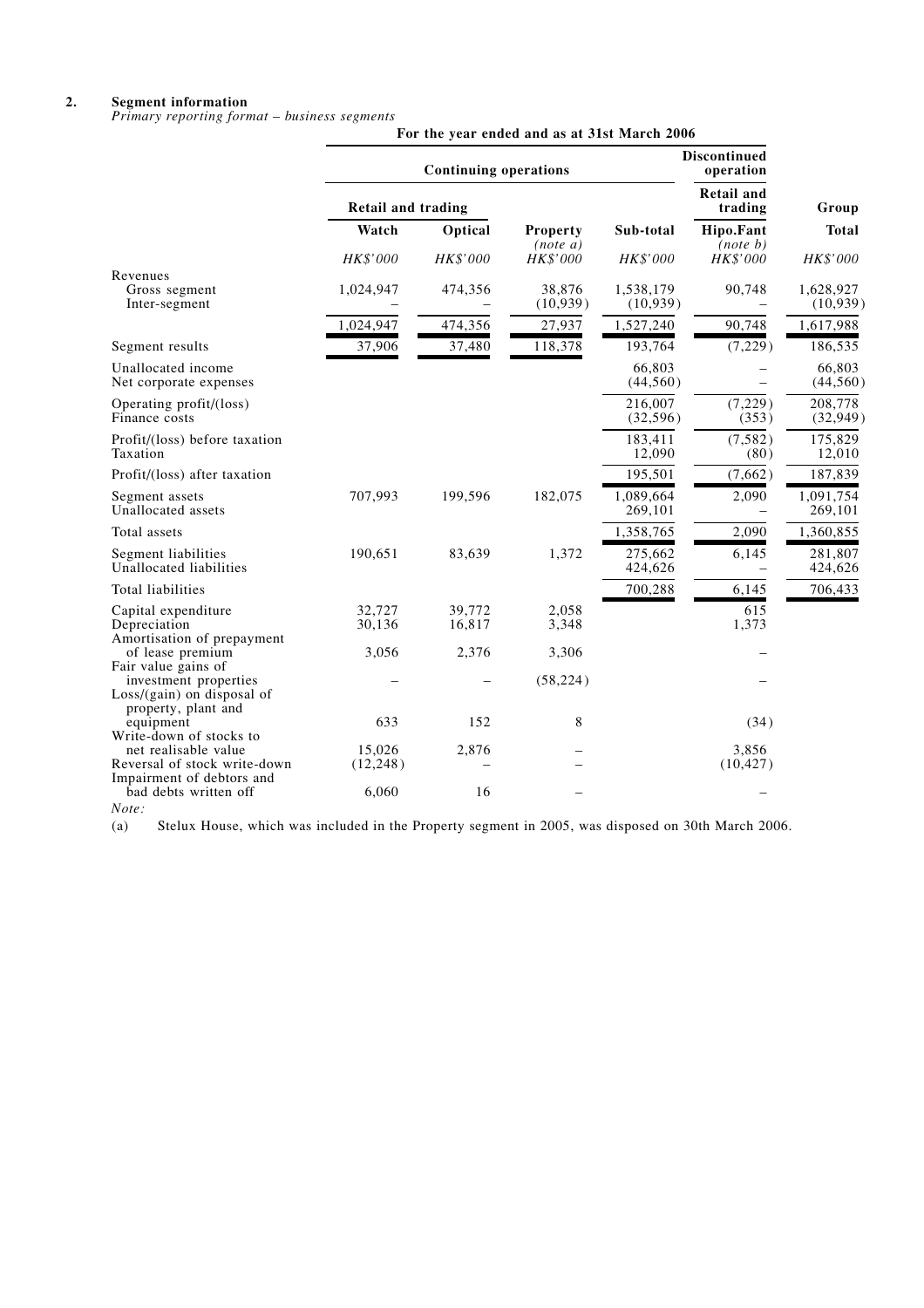| (b) | The assets and liabilities of discontinued operation represents rental deposit receivable from landlord, trading |  |
|-----|------------------------------------------------------------------------------------------------------------------|--|
|     | balance payable to suppliers and accrued salary and redundancy cost.                                             |  |

|                                                                            |                           | <b>Continuing operations</b> | Discontinued<br>operation |                       |                              |                          |
|----------------------------------------------------------------------------|---------------------------|------------------------------|---------------------------|-----------------------|------------------------------|--------------------------|
|                                                                            | <b>Retail and trading</b> |                              |                           |                       | <b>Retail and</b><br>trading | Group                    |
|                                                                            | Watch<br>HK\$'000         | Optical<br>HK\$'000          | Property<br>HK\$'000      | Sub-total<br>HK\$'000 | Hipo.Fant<br>HK\$'000        | <b>Total</b><br>HK\$'000 |
| Revenues<br>Gross segment<br>Inter-segment                                 | 914,248                   | 386,172                      | 35,021<br>(10,656)        | 1,335,441<br>(10,656) | 88,719                       | 1,424,160<br>(10,656)    |
|                                                                            | 914,248                   | 386,172                      | 24,365                    | 1,324,785             | 88,719                       | 1,413,504                |
| Segment results                                                            | 91,455                    | 26,885                       | 173,014                   | 291,354               | (24, 493)                    | 266,861                  |
| Unallocated income<br>Net corporate expenses                               |                           |                              |                           | 1,257<br>(41,981)     |                              | 1,257<br>(41, 981)       |
| Operating profit/(loss)<br>Finance costs                                   |                           |                              |                           | 250,630<br>(18, 766)  | (24, 493)<br>(269)           | 226,137<br>(19,035)      |
| Profit/(loss) before taxation<br>Taxation                                  |                           |                              |                           | 231,864<br>(36,082)   | (24, 762)                    | 207,102<br>(36,082)      |
| Profit/(loss) after taxation                                               |                           |                              |                           | 195,782               | (24, 762)                    | 171,020                  |
| Segment assets<br>Unallocated assets                                       | 579,212                   | 141,961                      | 982,753                   | 1,703,926<br>105,668  | 21,023                       | 1,724,949<br>105,668     |
| Total assets                                                               |                           |                              |                           | 1,809,594             | 21,023                       | 1,830,617                |
| Segment liabilities<br>Unallocated liabilities                             | 162,396                   | 67,475                       | 26,954                    | 256,825<br>601,905    | 5,946                        | 262,771<br>601,905       |
| Total liabilities                                                          |                           |                              |                           | 858,730               | 5,946                        | 864,676                  |
| Capital expenditure<br>Depreciation<br>Amortisation of prepayment          | 33,541<br>28,247          | 18,240<br>12,373             | 7<br>155                  |                       | 511<br>3,233                 |                          |
| of lease premium<br>Impairment of property,                                | 3,271                     | 1,860                        | 3,510                     |                       |                              |                          |
| plant and equipment<br>Amortisation of trademarks<br>Fair value gains of   | 2,378                     |                              |                           |                       | 1,162                        |                          |
| investment properties<br>Loss on disposal of property,                     |                           |                              | (154, 330)                |                       |                              |                          |
| plant and equipment<br>Write-down of stocks to                             | 74                        |                              |                           |                       | 22                           |                          |
| net realisable value<br>Impairment of debtors and<br>bad debts written off | 18,765<br>539             | 2,541<br>15                  |                           |                       | 16,962                       |                          |
| $\sim$<br>$\mathbf{r}$<br>$\sim$ $\sim$ $\sim$                             | $\cdots$                  |                              |                           |                       |                              |                          |

# **For the year ended and as at 31st March 2005**

*Secondary reporting format – geographical segments*

# **Continuing operations**

|                                                                                        |                                                 | For the year ended and as at 31st March            |                                               |                                           |                                                   |                                                 |                                                 |                                           |  |
|----------------------------------------------------------------------------------------|-------------------------------------------------|----------------------------------------------------|-----------------------------------------------|-------------------------------------------|---------------------------------------------------|-------------------------------------------------|-------------------------------------------------|-------------------------------------------|--|
|                                                                                        |                                                 | 2006                                               |                                               |                                           |                                                   | 2005                                            |                                                 |                                           |  |
|                                                                                        | Revenues<br>HK\$'000                            | Segment<br>results<br><i>HK\$'000</i>              | <b>Total</b><br>assets<br>HK\$'000            | Capital<br>expenditure<br><i>HK\$'000</i> | Revenues<br><i>HK\$'000</i>                       | Segment<br>results<br><i>HK\$'000</i>           | <b>Total</b><br>assets<br><i>HK\$'000</i>       | Capital<br>expenditure<br><b>HK\$'000</b> |  |
| Hong Kong<br>South East and Far East Asia<br>Europe<br>North America<br>Mainland China | 817.271<br>551.289<br>91.988<br>6.951<br>59,741 | 149,840<br>62.184<br>(9,180)<br>2.266<br>(11, 346) | 707.246<br>530.132<br>49.791<br>113<br>71,483 | 26.456<br>37.943<br>2.210<br>6,660        | 693.234<br>409.981<br>168,005<br>21.738<br>31,827 | 214.251<br>55,821<br>14.981<br>9.689<br>(3,388) | 1,325,558<br>346,856<br>72,667<br>260<br>64,253 | 9.995<br>34,935<br>2,888<br>4,275         |  |
|                                                                                        | 1.527.240                                       | 193.764                                            | 1,358,765                                     | 73,269                                    | 1.324.785                                         | 291.354                                         | 1,809,594                                       | 52,093                                    |  |

# **Discontinued operation**

| ртясоптинией ореганон                                       |                          | For the year ended and as at 31st March |                                           |                                    |                          |                                |                                    |                                           |
|-------------------------------------------------------------|--------------------------|-----------------------------------------|-------------------------------------------|------------------------------------|--------------------------|--------------------------------|------------------------------------|-------------------------------------------|
|                                                             | 2006                     |                                         |                                           |                                    | 2005                     |                                |                                    |                                           |
|                                                             | Revenues<br>HK\$'000     | Segment<br>results<br>HK\$'000          | <b>Total</b><br>assets<br><i>HK\$'000</i> | Capital<br>expenditure<br>HK\$'000 | Revenues<br>HK\$'000     | Segment<br>results<br>HK\$'000 | <b>Total</b><br>assets<br>HK\$'000 | Capital<br>expenditure<br><b>HK\$'000</b> |
| Hong Kong<br>South East and Far East Asia<br>Mainland China | 84.938<br>1.164<br>4.646 | (3,529)<br>(3,706)                      | 2.074<br>16                               | 615<br>-                           | 73.667<br>5.937<br>9.115 | (22.208)<br>(1,682)<br>(603)   | 17.131<br>333<br>3,559             | 511<br>-<br>-                             |
|                                                             | 90.748                   | $7,229$ )                               | 2.090                                     | 615                                | 88.719                   | (24.493)                       | 21.023                             | 511                                       |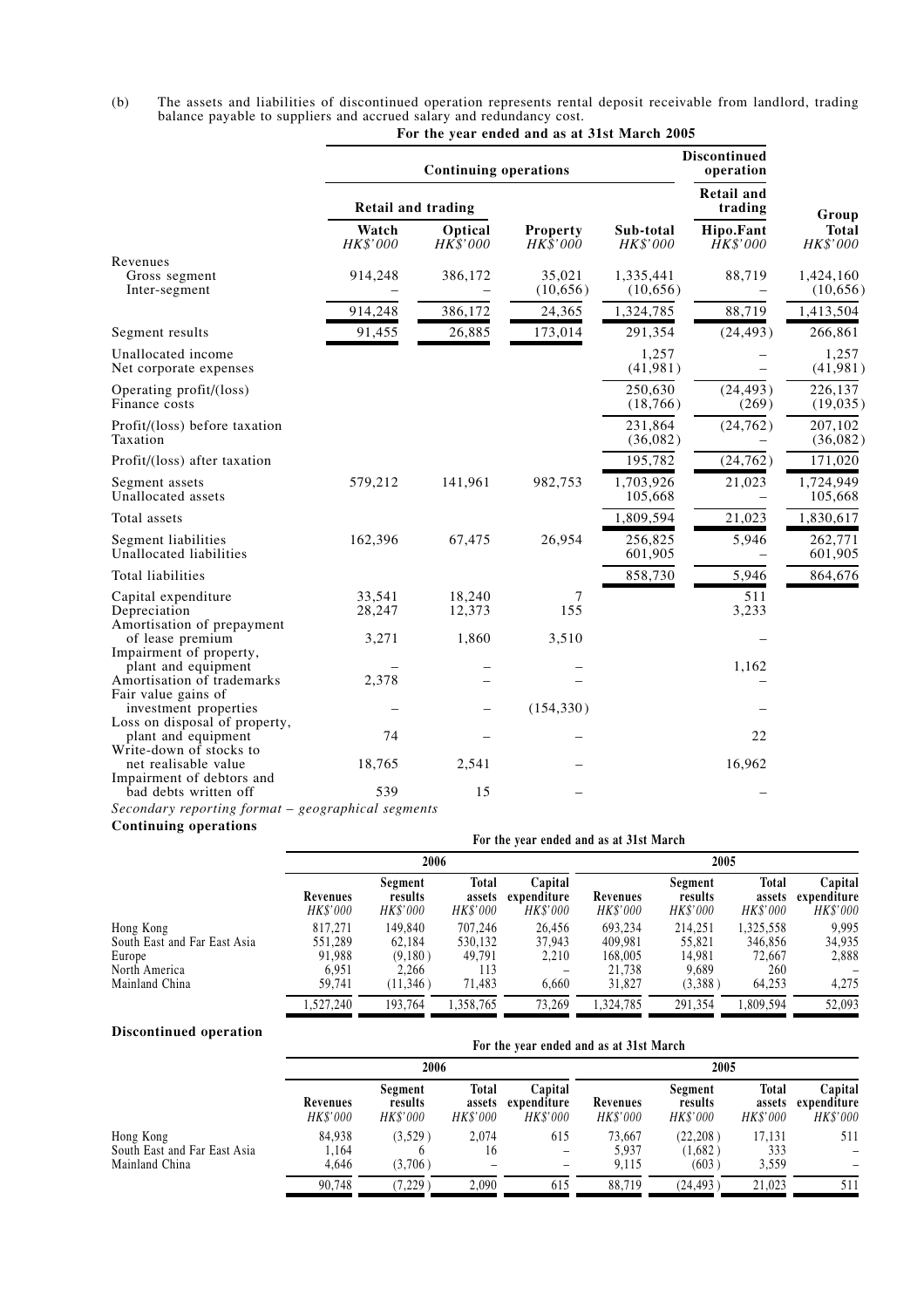| Revenues            | 2006      | 2005      |
|---------------------|-----------|-----------|
|                     | HK\$'000  | HK\$'000  |
| Turnover            |           |           |
| Sales of goods      | 1,499,303 | ,300,419  |
| Gross rental income | 27,937    | 24,366    |
|                     | 1,527,240 | 1,324,785 |

For the year ended 31st March 2005, dividend income from unlisted investments and interest income have been reclassified from turnover to other gains (note 4) to conform with the presentation of current year.

### **4. Other gains**

|                                                                          | 2006            | 2005            |
|--------------------------------------------------------------------------|-----------------|-----------------|
|                                                                          | <i>HK\$'000</i> | <b>HK\$'000</b> |
| Building management fee income                                           | 11.611          | 9.440           |
| Dividend income from unlisted investments                                | 820             | 1.195           |
| Interest income                                                          | 5.540           | 6.872           |
| Fair value gain on financial assets at fair value through profit or loss | 50,749          |                 |
| Gain on disposal of subsidiaries                                         | 15.150          |                 |
| Sundries                                                                 | 5.473           | 5.786           |
|                                                                          | 89.343          | 23.293          |

### **5. Expenses by nature**

Expenses included in profit before taxation from continuing operations are analysed as follows:

|                                                                                                  | 2006     | 2005     |
|--------------------------------------------------------------------------------------------------|----------|----------|
|                                                                                                  | HK\$'000 | HK\$'000 |
| Cost of stocks sold                                                                              | 578.111  | 464,248  |
| Amortisation of prepayment of lease premium                                                      | 8,738    | 8.641    |
| Depreciation of property, plant and equipment                                                    |          |          |
| – Owned                                                                                          | 49.944   | 43,092   |
| – Leased                                                                                         | 357      | 478      |
| Amortisation of trademarks                                                                       |          | 2,378    |
| Loss on disposal of property, plant and equipment                                                | 765      | 74       |
| Write-down of stocks to net realisable value                                                     |          |          |
| $-$ Adidas <i>(note a)</i>                                                                       | 281      | 9,201    |
| $-$ Others                                                                                       | 17,621   | 12,105   |
| Expenses included in profit before taxation from discontinued operation are analysed as follows: |          |          |
| Cost of stocks sold                                                                              | 53,304   | 36,359   |
| Depreciation of property, plant and equipment                                                    |          |          |
| – Owned                                                                                          | 1,338    | 3,163    |
| – Leased                                                                                         | 35       | 70       |
| (Gain)/Loss on disposal of property, plant and equipment                                         | (34)     | 22       |
| Write-down of stocks to net realisable value                                                     |          |          |
| $-$ Hipo.fant (note b)                                                                           | 3,856    | 16.962   |

*Note:*

- (a) The licence in respect of adidas was terminated in December 2005 and the stocks were accordingly written down to their net realisable value.
- (b) The Board has resolved on 14th July 2005 to close the Hipo-fant business and the stocks have been accordingly written down to their net realizable value.

#### **6. Taxation**

Hong Kong profits tax has been provided at the rate of 17.5% on the estimated assessable profit for the year ended 31st March 2006 (2005:17.5%) less relief for available tax losses. Taxation on overseas profits has been calculated on the estimated assessable profit for the year at the rates of taxation prevailing in the territories in which the Group operates. The amount of taxation credited/(charged) to the consolidated profit and loss account represents:

| the amount of tanaholi electrocy (ellargec) to the echoolicated profit and food account represents: | 2006<br><i>HK\$'000</i> | 2005<br><i>HK\$'000</i> |
|-----------------------------------------------------------------------------------------------------|-------------------------|-------------------------|
| Continuing operations:                                                                              |                         |                         |
| Current taxation                                                                                    |                         |                         |
| Hong Kong profits tax                                                                               | (8, 819)                | (56)                    |
| Overseas profits tax                                                                                | (9,164)                 | (10, 777)               |
| Under provisions in respect of prior years                                                          | (3,945)                 | (1,654)                 |
|                                                                                                     | (21, 928)               | (12, 487)               |
| Deferred taxation                                                                                   | 34,018                  | (23, 595)               |
| Taxation credit/(charge)                                                                            | 12,090                  | (36,082)                |
| Discontinued operation:                                                                             |                         |                         |
| Current taxation                                                                                    |                         |                         |
| - Overseas profits tax                                                                              | (45)                    |                         |
| Deferred taxation                                                                                   | (35)                    |                         |
|                                                                                                     | (80)                    |                         |

**3. Revenues**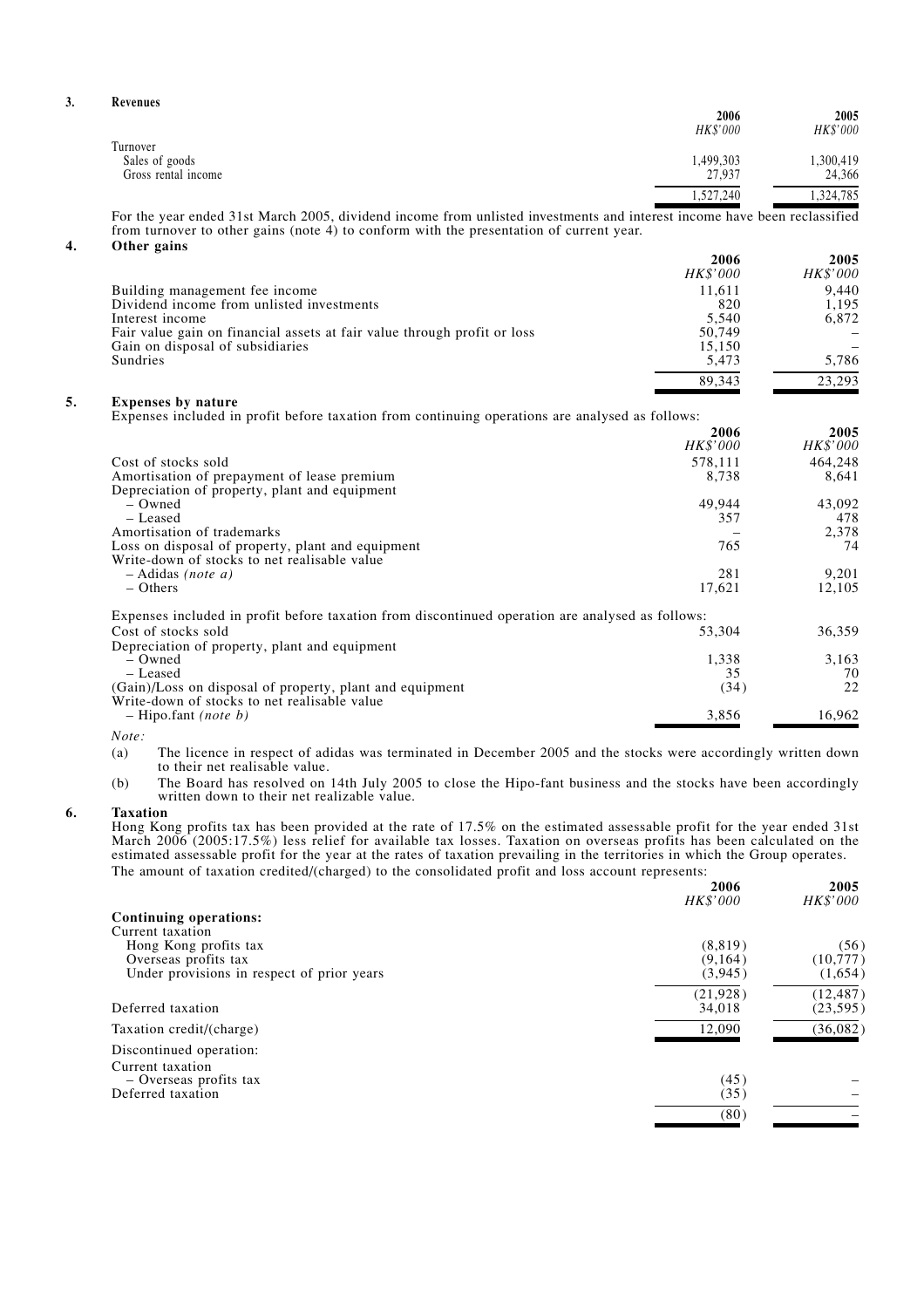#### **7. Discontinued operation**

The Board has resolved on 14th July 2005 to close the Hipo.fant business. Such closure has been completed in March 2006 and an analysis of the result of the discontinued operation is as follows:

|    |                                                                                    | 2006<br>HK\$'000 | 2005<br>HK\$'000 |
|----|------------------------------------------------------------------------------------|------------------|------------------|
|    | Revenues                                                                           | 90.748           | 88,719           |
|    | Cost of sales                                                                      | (53,304)         | (36,359)         |
|    | Gross profit                                                                       | 37,444           | 52,360           |
|    | Other gains                                                                        | 101              | 477              |
|    | Selling expenses                                                                   | (41,603)         | (45,709)         |
|    | General and administrative expenses                                                | (11,715)         | (12, 141)        |
|    | Other operating income/(expenses)                                                  | 8,544            | (19, 480)        |
|    | Operating loss                                                                     | (7,229)          | (24, 493)        |
|    | Finance costs                                                                      | (353)            | (269)            |
|    | Loss before taxation                                                               | (7, 582)         | (24, 762)        |
|    | Taxation charge                                                                    | (80)             |                  |
|    | Loss for the year                                                                  | (7,662)          | (24, 762)        |
| 8. | <b>Dividends</b>                                                                   |                  |                  |
|    |                                                                                    | 2006             | 2005             |
|    |                                                                                    | HK\$'000         | HK\$'000         |
|    | Interim, paid of HK\$0.01 (2005: HK\$0.01) per ordinary share                      | 9,513            | 9,513            |
|    | Final, proposed, of HK\$0.028 (2005: HK\$0.025) per ordinary share <i>(note a)</i> | 26,638           | 23,784           |
|    | Special, paid of HK\$0.5 per ordinary share <i>(note b)</i>                        | 475,670          |                  |
|    |                                                                                    | 511,821          | 33,297           |
|    |                                                                                    |                  |                  |

*Note:*

(a) At a meeting held on 19th July 2006, the directors proposed a final dividend of HK\$0.028 (2005: HK\$0.025) per ordinary share. This proposed dividend is not reflected as a dividend payable in these accounts, but will be reflected as an appropriation of retained earnings for the year ending 31st March 2007.

(b) The special dividend of HK\$0.50 per ordinary share is declared pursuant to disposal of Stelux House, which is one of the prerequisite conditions for the completion of the disposal.

#### **9. Earnings per share**

*Basic*

Basic earnings/(loss) per share is calculated by dividing the Group's profit/(loss) attribatable to equity holders by the weighted average number of ordinary shares in issue during the year.

|                                                                          | 2006     | 2005            |
|--------------------------------------------------------------------------|----------|-----------------|
|                                                                          | HK\$'000 | <i>HK\$'000</i> |
| Weighted average number of ordinary shares in issue (thousands)          | 951.340  | 947,356         |
| Group's profit from continuing operations attributable to equity holders | 195.101  | 195,782         |
| Basic earnings per share from continuing operations (HK cents per share) | 20.51    | 20.67           |
| Loss from discontinued operation attributable to equity holders          | (7,662)  | (24, 762)       |
| Basic loss per share from discontinued operation (HK cents per share)    | (0.80)   | (2.61)          |

*Diluted*

The diluted earnings/(loss) per share is calculated by dividing the Group's profit/(loss) attributable to equity holders by the weighted average number of ordinary shares which is adjusted for the weighted average number of shares deemed to be issued at no consideration if all outstanding options had been exercised.

|     |                                                                                       | 2006<br>HK\$'000 | 2005<br>HK\$'000 |
|-----|---------------------------------------------------------------------------------------|------------------|------------------|
|     | Weighted average number of ordinary shares in issue (thousands)                       | 951,340          | 947,356          |
|     | - Adjustment for share options (thousands)                                            |                  | 2,175            |
|     | Weighted average number of ordinary shares for diluted earnings per share (thousands) | 951,340          | 949,531          |
|     | Group's profit from continuing operations attributable to equity holders              | 195,101          | 195,782          |
|     | Diluted earnings per share from continuing operations (HK cents per share)            | 20.51            | 20.62            |
|     | Loss from discontinued operation attributable to equity holders                       | (7,662)          | (24, 762)        |
|     | Diluted loss per share from discontinued operation (HK cents per share)               | (0.80)           | (2.61)           |
| 10. | Debtors and prepayments                                                               |                  |                  |
|     |                                                                                       | 2006             | 2005             |
|     | Trade debtors <i>(note)</i>                                                           | HK\$'000         | HK\$'000         |
|     | Below 60 days                                                                         | 86,340           | 15,360           |
|     | Over 60 days                                                                          | 15,098           | 28,916           |
|     |                                                                                       | 101.438          | 44,276           |
|     | Deposits, prepayments and other debtors                                               | 202,488          | 248,554          |
|     |                                                                                       | 303,926          | 292,830          |
|     |                                                                                       |                  |                  |

*Note:*

The Group allows an average credit period of 60 days to its trade debtors.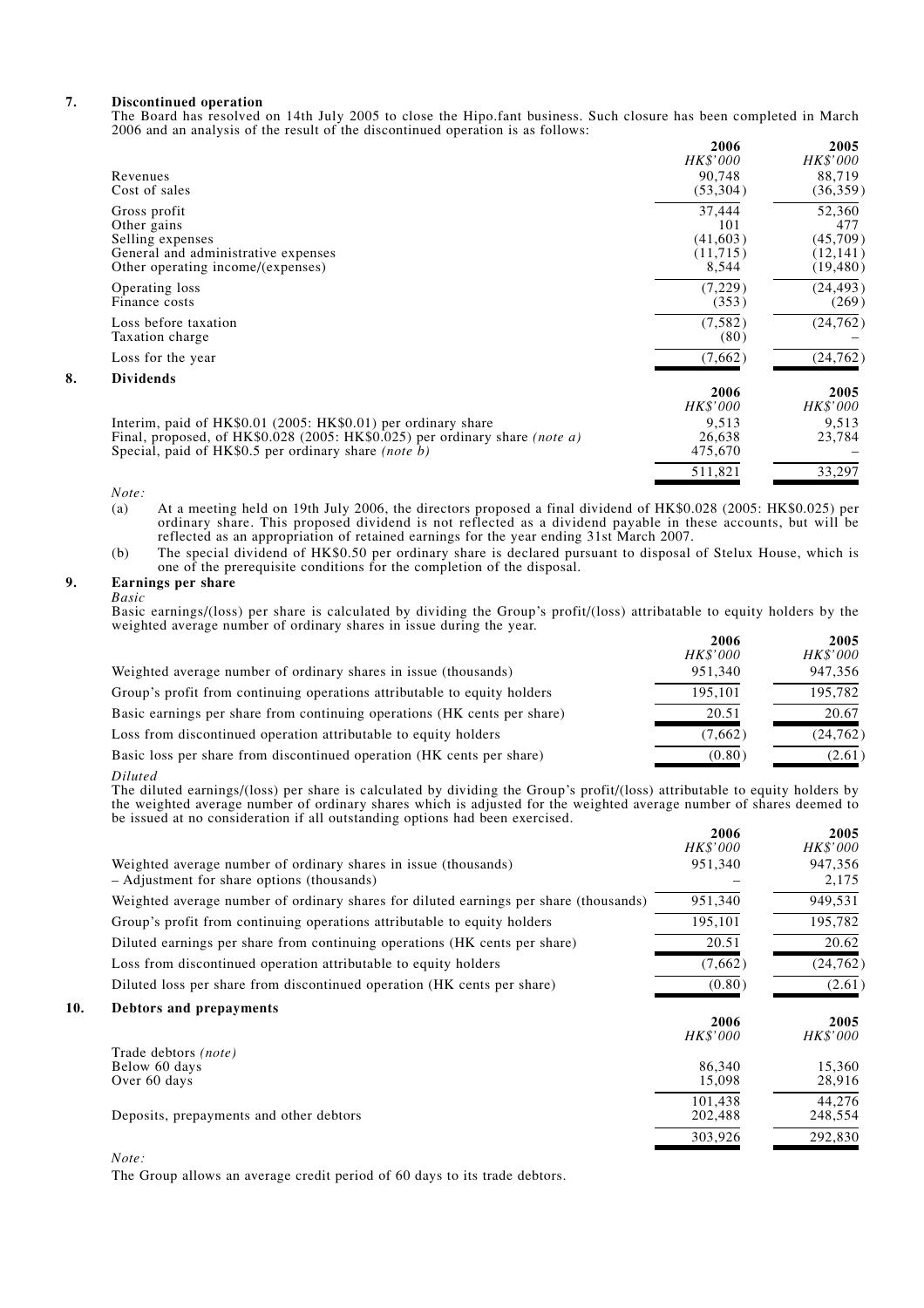#### **11. Creditors and accruals**

**12.** 

|     |                                                                                                                                | 2006<br>HK\$'000        | 2005<br>HK\$'000        |
|-----|--------------------------------------------------------------------------------------------------------------------------------|-------------------------|-------------------------|
|     | Trade creditors<br>Below 60 days<br>Over 60 days                                                                               | 110,359<br>34,606       | 62,306<br>69,622        |
|     |                                                                                                                                | 144,965                 | 131,928                 |
|     | Other creditors and accruals                                                                                                   | 166,155                 | 152,508                 |
|     |                                                                                                                                | 311,120                 | 284,436                 |
| 12. | <b>Commitments</b>                                                                                                             | 2006<br><b>HK\$'000</b> | 2005<br>HK\$'000        |
|     | Capital commitments for property, plant and equipment:<br>Contracted but not provided for<br>Authorised but not contracted for | 842                     | 1,825<br>420            |
|     |                                                                                                                                | 842                     | 2,245                   |
| 13. | <b>Contingent liabilities</b>                                                                                                  | 2006<br><b>HK\$'000</b> | 2005<br><b>HK\$'000</b> |
|     | Bills discounted                                                                                                               |                         | 6,796                   |

### **MANAGEMENT DISCUSSION AND ANALYSIS**

This year the Group is pleased to announce a profit attributable to shareholders after tax of HK\$187 million after minority interests compared to an after tax profit of HK\$171 million last year. Turnover was HK\$1,618 million up from HK\$1,414 million (restated) last year.

The Directors recommend the payment of a final dividend of HK\$0.028 (2005: HK\$0.025) per ordinary share. Total dividends paid and proposed for the financial year ended 31st March 2006 was HK\$0.538. (2005: HK\$0.035), including a special dividend of HK\$0.5 per share.

Comparative figures for Group turnover, profit attributable to shareholders and dividends paid/proposed for the three financial years ended 31st March 2006 are shown below:

|           | Turnover<br>(HK\$ million) | Profit<br>(HK\$ million) | <b>Dividend</b><br>(HK\$) | <b>Special Dividend</b><br>(HK\$ |
|-----------|----------------------------|--------------------------|---------------------------|----------------------------------|
| 2003/2004 | # 1.210                    | 83                       | 0.020                     |                                  |
| 2004/2005 | # 1.414                    | 171                      | 0.035                     |                                  |
| 2005/2006 | .618                       | 187                      | 0.038                     | 0.500                            |

*#:* Dividend income from unlisted investment and interest income have been reclassified from turnover to other gains to conform with the presentation of the year 2005/2006.

#### **WATCH RETAIL BUSINESS**

Our watch retail business mainly operate as "CITY CHAIN" and "MOMENTS". Turnover was up 11% from last year. Profit for the year before tax was HK\$23 million compared to HK\$78 million last year.

The decrease in profit, despite an increase in turnover was due to several factors – Higher Hong Kong shop rentals; high oil prices which dampened buying sentiment (particularly, in the South East Asian markets); initial setting up costs for our mainland China expansion (which are higher compared to other countries); and aggressive advertisement spending for the launching of the "CYMA" brand.

Additionally, due to the politically induced and volatile retail market in Taiwan, "CITY CHAIN" retail operations there were closed down and a new wholesale business unit was set up during the year. We have taken a prudent approach and made a provision for the cessation of the retail business. Together with the operating loss for the Taiwan retail operations for the year and the provision for cessation of business made, our watch retail operations have taken a hit of HK\$9 million.

All these factors, with the Taiwan factor being one-off, contributed to the downturn in profits, particularly, during the first six months of the financial year, but despite this, performance improved considerably in the second half with a profit of HK\$26 million. Profit growth will resume in the coming year with a double digit growth in turnover.

Our watch operations will continue to expand in all countries where we have a presence. Particularly, in mainland China to enhance the brand image of the "CITY CHAIN" brandname, we intend to open more stand alone shops in the coming year. In addition to the current operations in Guangdong province and Shanghai, shops will also be opened in Beijing. There are currently 17 shops and 71 "CITY CHAIN" and house brand counters in mainland China.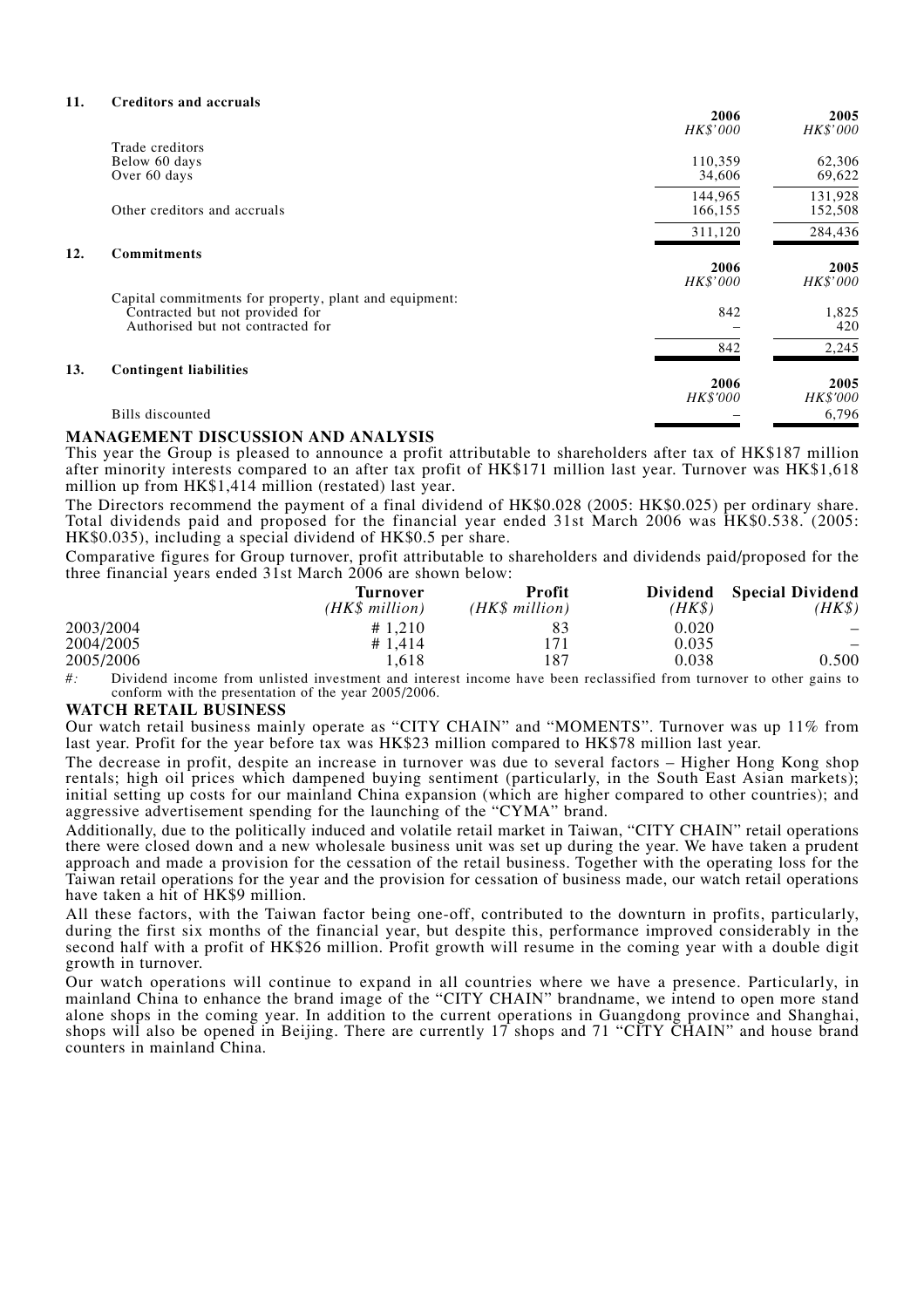The vast mainland market where there is a burgeoning and fast growing middle class is most suitable for the "CITY CHAIN" brandname and watch house brands, "CYMA" and "TITUS" which are in the mid-priced range segment. Investment costs in building and enhancing our brandnames will be recouped in the coming years. We believe the mainland market will be a major profit contributor in the future.



**OPTICAL RETAIL BUSINESS**

Our optical retail business, comprising mainly of "OPTICAL 88", "IZE" and "INSIGHT" returned a strong performance this year. Turnover was up 23% and profit before tax was HK\$33 million compared with HK\$23 million last year, a year on year increase of almost 44%. The good results were due to several factors, including, constant growth in market share in all countries and widening our customer profile by opening premier shops "IZE" and "INSIGHT".

In addition to the strong growth in Hong Kong and Macau, operations in Thailand, Singapore and Malaysia are beginning to mature and contribute to positive results. Southern China while not yet contributing is also making satisfactory progress. We will continue to expand in all markets where we have a presence. We expect satisfactory growth in profits and turnover for our optical retail business in the coming year.



# **WATCH ASSEMBLY, WHOLESALE AND EXPORT TRADING**

Our watch assembly, wholesale and export trading business recorded a loss of about HK\$3 million.

Our UK wholesale subsidiary was closed down at the end of March 2006 as we cannot see any competitive advantage in operating a wholly owned wholesale subsidiary after the end of the adidas watch licence in 2005. The operating loss and provision for the closure of this business, which is non-recurring was HK\$12 million.

UNIVERSAL GENEVE, a premier luxury watch brand, has relaunched its own movement, "UG 100 MICROTOR", an updated version of the "UG 66 MICROTOR" which was introduced in the 1960's as the world's slimmest automatic movement. The "MICROTOR" collection received a good response when exhibited at the Basel World 2006. We have taken a prudent approach expensing research, development and set-up costs for the "MICROTOR" movement in this year's result. Universal Geneve S.A. recorded a loss of HK\$12 million this year.

Our export and trading arm only recorded a slight profit due to restructuring. Satisfactory progress is made for the licensed brand, "EVERLAST". We expect to sign on more licensed brands in the coming year.

The Thong Sia Group (sole distributor for "SEIKO" timepieces acquired in September 2005) was a major profit contributor in this business segment. Thong Sia's six months performance after the acquisition was up to expectation. With increased sales and a full year's performance reflected in the accounts, Thong Sia is expected to report even better results next year.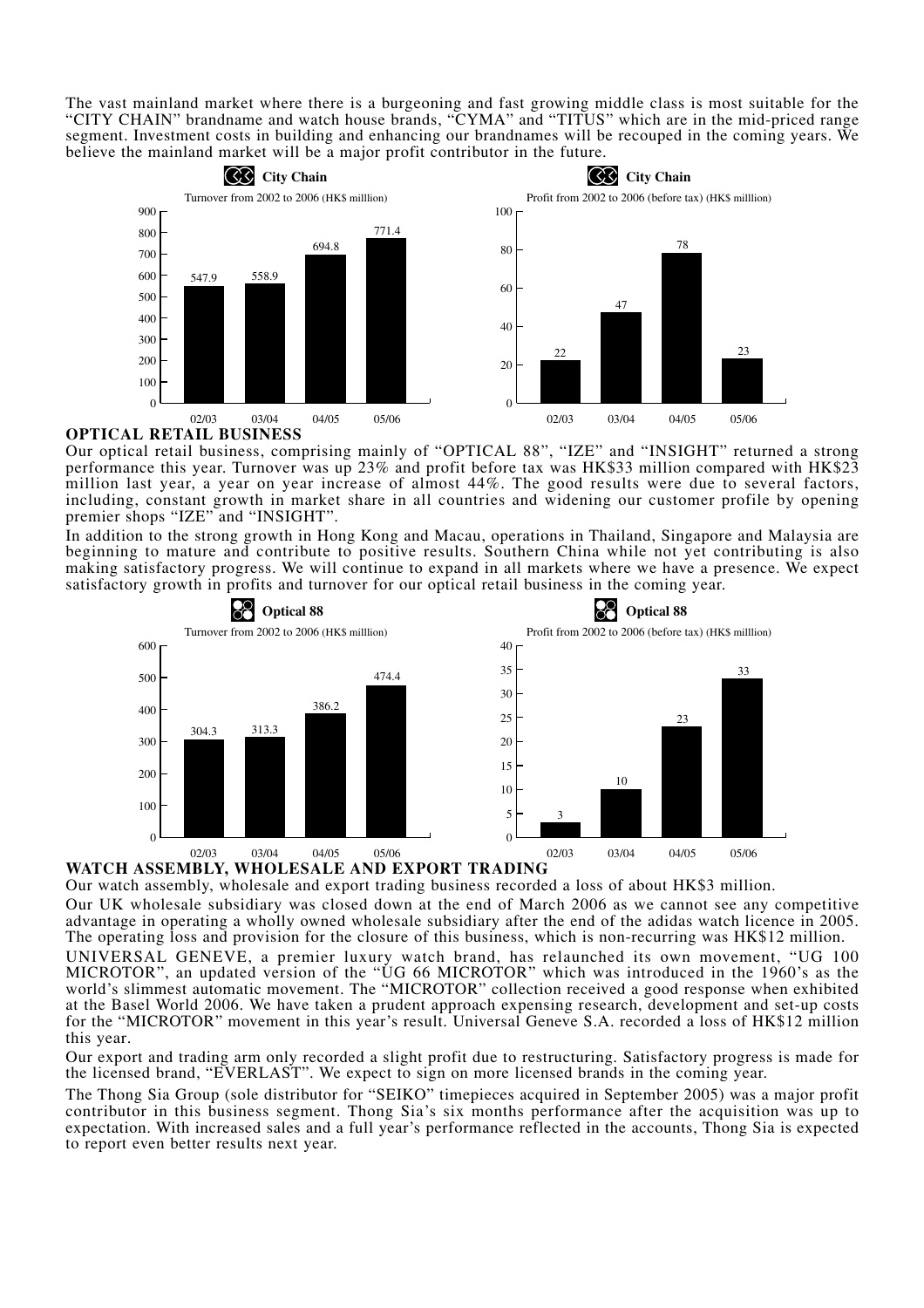# **INVESTMENT HOLDING**

During the year, the Group took a 3% shareholding at IPO price in Xinyu Hengdeli Holdings Limited ("Xinyu"), a luxury brand watch retailer and distributor in mainland China. The gain from this shareholding was about HK\$51 million for the period under review. As part of the Group's expansion into mainland China, we will explore business opportunities with Xinyu.

In line with our business strategy, the disposal of Stelux House to the Group's substantial shareholder was completed at the end of March 2006 and a special dividend of HK\$0.50 per share was paid to shareholders.

## **BUSINESS STRATEGY**

During the year under review, the Group, in line with its strategy of focusing on the watch and optical businesses, has undergone a substantial restructuring, consolidating its businesses to strengthen competitive advantages.

- acquisition of the Thong Sia sole distributorship for SEIKO timepieces in Hong Kong, Malaysia and Singapore in September 2005;
- the closure of our HIPO.fant child and infant business in March 2006;
- the disposal of Stelux House at the end of March 2006 to our substantial shareholder;
- the closure of Taiwan "CITY CHAIN" retail operations and setting up a wholesale business under the Thong Sia Group; and
- the closure of our UK wholesale subsidiary and partnering a local distributor.

We believe that the restructuring and consolidation sets a solid foundation for the Group's future growth and development.

# **FINANCE**

The Group's bank borrowings at balance sheet date were HK\$322 million (2005: HK\$495 million), out of which, HK\$286 million (2005: HK\$216 million) were repayable within 12 months. The Group's gearing ratio at balance sheet date was 0.50 (2005: 0.51), which was calculated based on the Group's bank borrowings and shareholders' funds of HK\$648 million (2005: HK\$963 million).

Of the Group's bank borrowings, 10% (2005: 3%) were denominated in foreign currencies. The Group's bank borrowings denominated in Hong Kong Dollars were on a floating rate basis at either bank prime lending rates or short term inter-bank offer rates.

The Group does not engage in speculative derivative trading.

## **CAPITAL STRUCTURE OF THE GROUP**

There was no change in the capital structure of the Group during the year.

## **CHANGES IN THE COMPOSITION OF THE GROUP DURING THE YEAR**

During the year, 100%, 96% and 94.4% equity interests in respect of Thong Sia Company (Singapore) Pty Limited, Thong Sia Watch Company Limited and Thong Sia Sdn Bhd were acquired at a total consideration of HK\$55.3 million. Details of the acquisition were disclosed in a circular to shareholders on 31st August 2005. As the acquisition of these three companies was completed on 30th September 2005, the profit and loss during the period from 1st October 2005 to 31st March 2006 and the assets and liabilities as at 31st March 2006 were incorporated into the Group's financial statements for the year ended 31st March 2006.

There were no other significant acquisitions during the year.

## **NUMBER AND REMUNERATION OF EMPLOYEES, REMUNERATION POLICIES, BONUS AND TRAINING SCHEMES**

The Group's remuneration policies are reviewed on a regular basis and remuneration packages are in line with market practices in the relevant countries where the Group operates. As of 31st March 2006, the Group had 2,451 (2005: 2,259) employees.

# **DETAILS OF THE CHARGES ON GROUP ASSETS**

At 31st March 2006, certain of the Group's freehold land and buildings amounting to HK\$14 million (2005: HK\$56 million), investment properties amounting to HK\$33 million (2005: HK\$711 million) and leasehold land amounting to HK\$101 million (2005: HK\$109 million) were pledged to secure banking facilities granted to the Group.

## **CLOSURE OF REGISTER OF MEMBERS**

The Register of Members of the Company will be closed from 1st September 2006 (Friday) to 6th September 2006 (Wednesday) both days inclusive, during which period no transfer of shares will be effected. In order to qualify for the entitlement to the final dividend, all transfers accompanied by the relevant share certificates must be lodged with the Company's Hong Kong Registrar, Computershare Hong Kong Investor Services Limited, 1712-1716, 17th Floor, Hopewell Centre, 183 Queen's Road East, Wanchai, Hong Kong for registration no later than 4:00 p.m. on 31st August 2006 (Thursday). The final dividend will be paid on or about 21st September 2006 (Thursday).

# **PURCHASE, SALE OR REDEMPTION OF LISTED SECURITIES**

The Company has not redeemed any of its shares during the period. Neither the Company nor any of its subsidiaries has purchased or sold any of the Company's shares during the year.